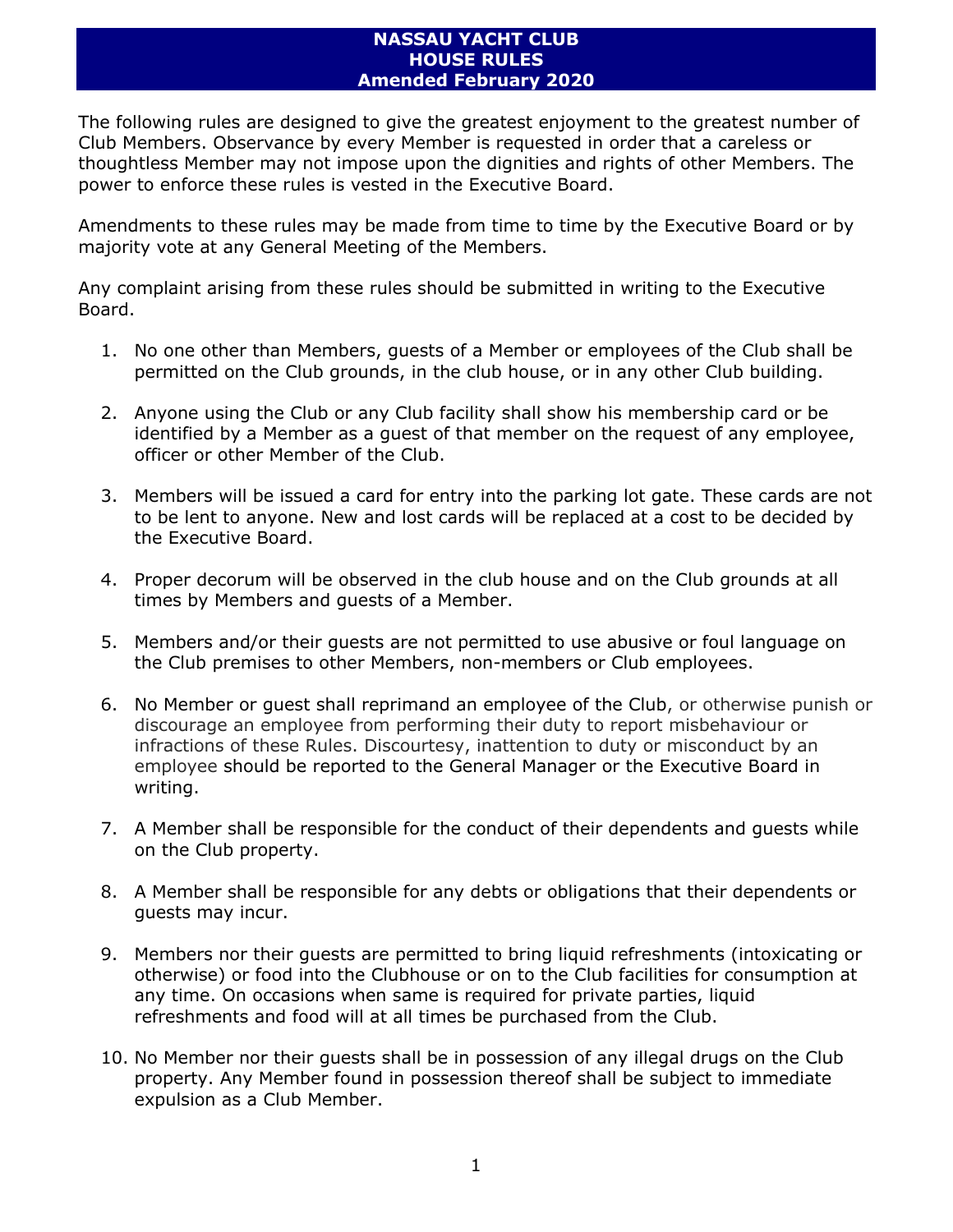- 11. No Member or other person shall use the private property of another Member without his or her permission.
- 12. No member will allow workmen to enter the property without first informing the office that it is necessary for them to do so. All workmen must sign in at the Club office before proceeding onto the Club property.
- 13. Each Member is responsible for damage by him to property both owned by the Club or by any other Member.
- 14. No member shall participate in any commercial venture on the Club property except for the entertainment or education exclusively of members and their guests, as may be approved by the Executive Board on a case by case basis.
- 15. Members, guests or children in bathing suits are restricted to the area immediately adjacent to the swimming pool, beach and changing room facilities. A shirt or robe must be worn over swimming attire when in the club house.
- 16. Members and guests in wet sailing attire are requested to use the porch or public rooms no longer than necessary before changing.
- 17. Children under the age of eight years must be accompanied by a parent or guardian when in areas other than those assigned for their activity. These areas shall be established by the Executive Board.
- 18. No child or person under the age of eighteen shall be permitted in the bar. No child or person under the age of eighteen shall be supplied with intoxicating beverages of any kind anywhere on the Club premises, nor shall they be allowed to bring intoxicating beverages on to the Club property.
- 19. Children are not permitted to use the main Club hall as a recreational centre that involves noise or irritation to Members nor which abuses Club property. All children, when not dining, shall confine their activities to the Junior room or outdoors.
- 20. There shall be no running or horseplay in the immediate vicinity of the Swimming pool. The pool is for Members, their families and guests and should be kept clean.
- 21. A guest book shall be kept at the club house. The name, residence and postal address of each guest using the facilities of the Club and the name of the Member entertaining such guest must be recorded in the "Guest Book"
- 22. The guest of a Member is any non-member eligible for membership in the Club. No Member shall knowingly introduce a guest who has been suspended or expelled from the Club except with the approval of the Executive Board in respect of a specific event.
- 23. The guest privileges will be denied any person who is considered undesirable by the Executive Board or whenever use of the guest privilege has been abused.
- 24. The Club hours will be as posted.

Food and Liquor Service will be provided as posted.

## **The Club House building will be closed on all public holidays.**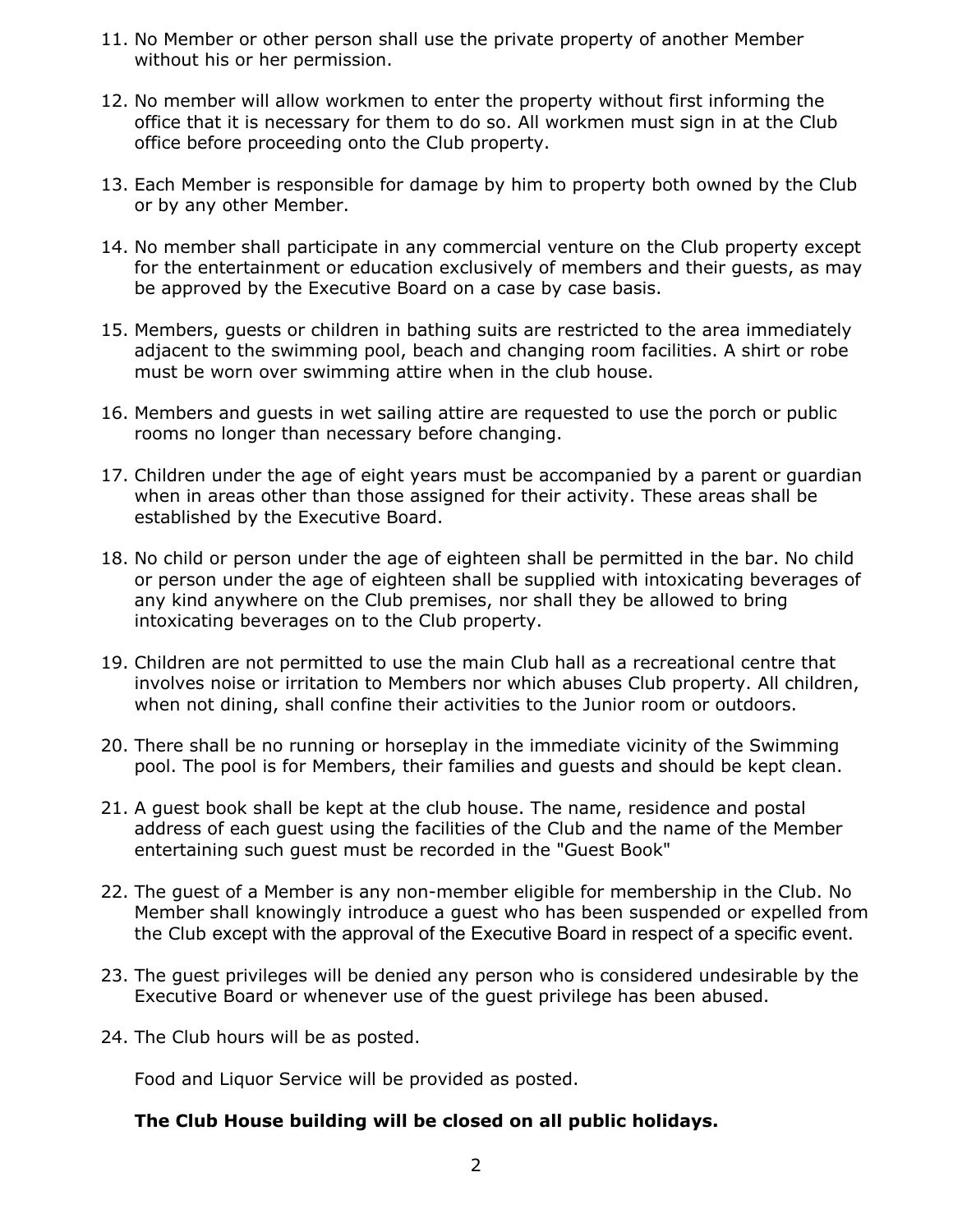- 25. Use of the pool may be restricted from time to time in accordance with signs posted by the Executive Board.
- 26. No wet clothing or other wet items shall be stored in lockers in the locker room.
- 27. There shall be no washing of sails or other gear in the swimming pool.
- 28. The use of the Club or part of the club house and/or premises for private parties, showers, wedding receptions, etc., must be applied for to the Manager in writing at least two weeks prior to the date of the requested usage, stating the nature of the party, number of persons expected and the date desired. Should the request be granted, it must be understood that other members of the Club not included in the party may have access to such portions of the Club premises as are not being utilized by the event.
- 29. Club property may be rented to Members or organisations.
	- (a) Club property may be loaned for parties arranged in Members homes for the entertainment of visiting yachtsmen, after consultation with the General Manager.
- 30. Property of the Club shall not be marked, cut or otherwise defaced nor shall any property be removed from the Club. Damage to property of the Club shall be charged to the Member(s) responsible.
- 31. No advertisement, subscription list or notice may be circulated or posted on the Club property without the consent of the General Manager. The membership application notice period mandated by Art. 5 (d) of the Constitution, being unnecessary or impractical in some circumstances may be waived by the Board on a case-by-case basis in applications for re-classification or for temporary memberships.
- 32. Games of cards or other games may be played only in the bar or other assigned areas. Any game that the Executive Board shall at any time declare to be objectionable shall not be permitted in any room of the Club.
- 33. No dogs or other animals shall be permitted on the beach, in the pool area, club house or Club porch area.
- 34. All automobiles should be driven with all due care and attention while on the Club property.
- 35. Automobiles are to be parked only in assigned parking areas and never in boat stalls. When loading or unloading gear it is permissible to drive to dock side but an automobile is not to be left unattended.
- 36. Moorage and dry storage assignments are the responsibility of the Dock Master. An assignment of space to a member shall not be considered "permanent". The Dock Master has the authority to re-assign without notice, and to move any equipment without recourse by its owner. Any boat, trailer, dolly or other equipment may be ordered removed from the Club property by action of the Manager after due notice to the owner. Unidentifiable items may be considered abandoned and subject to disposal.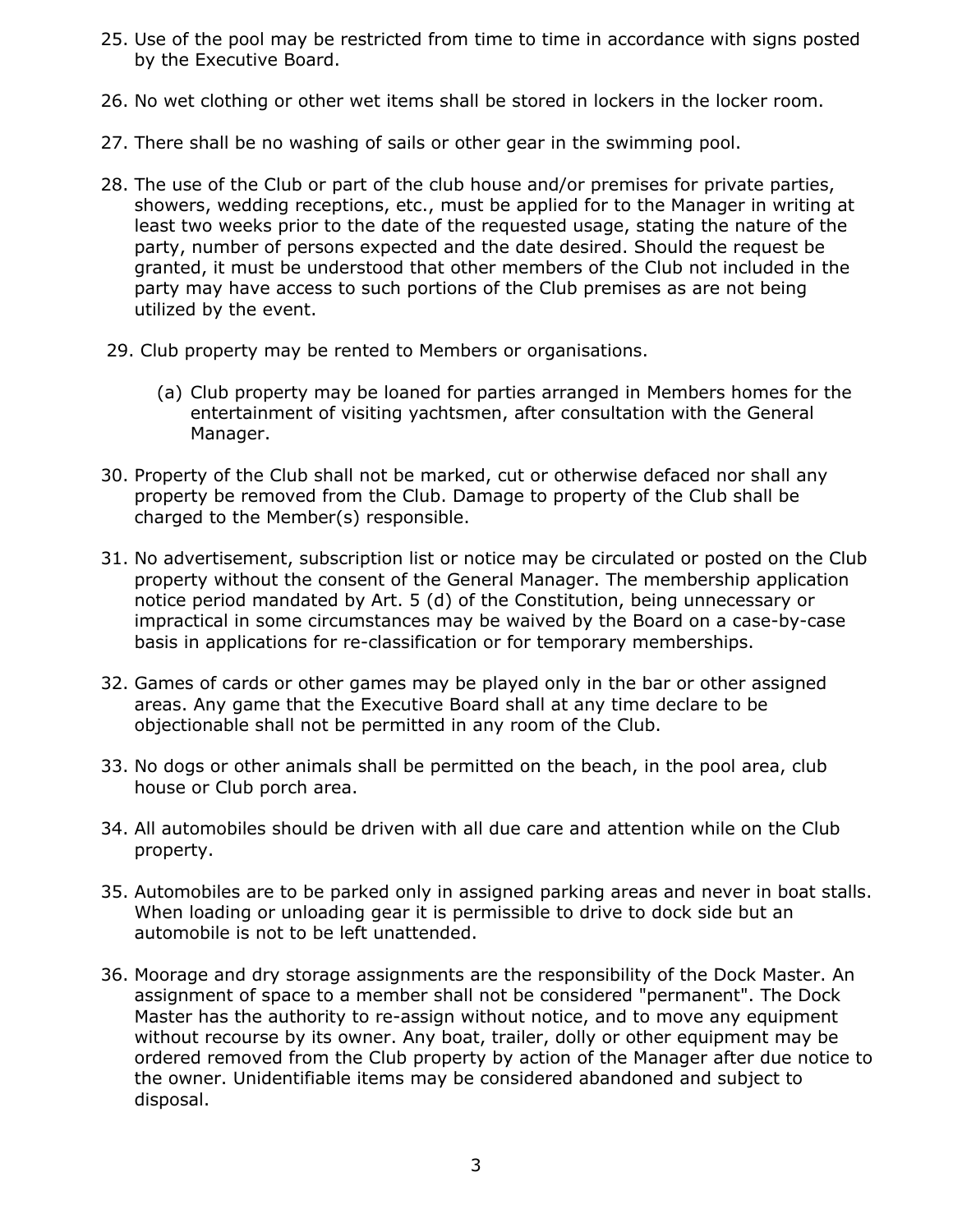- 37. Non-members are not allowed to bring boats to the Club property except with the consent of the Manager for special events. A boat which is partly owned by a nonmember may not be used to or from the Club property or docks for any purpose by the non-member owner. A boat which is chartered may not be operated from any Club dock.
- 38. Assigned boat storage and dockage space shall not be transferred with a boat upon transfer of ownership or possession thereof to another Member.
- 39. Each boat must be stored only in its assigned area. Trailers or dollies must not be left parked at the dockside.
- 40. All mooring gear shall meet with the approval of the Dock Master and shall be supplied and maintained in good condition by the member. Mooring lines, cleats, etc., shall be of a size adequate for storm conditions.
- 41. No yacht or boat, except tenders, shall remain alongside the landing stage of the main docks for longer than is necessary to land or embark persons.
- 42. Within the Club docks and adjacent to same, operators of power crafts shall operate them at minimum steerageway, and shall not cause disturbance to or cause inconvenience to other craft.
- 43. Hoists and ramps are available for use by all Members. However, on race days priority shall be given to participants of sailing boats in the order of their starts and for haul out in order of their arrival at the dock.
- 44. Repair work may be done in the work area, but at the end of each day the area must be left neat and orderly.
- 45. Cleanliness and orderliness of assigned dock or storage space and the adjacent dock or aisle space is the responsibility of the occupant. Any unsightly or un-stored gear will be confiscated.
- 46. Rubbish, sewage or waste of any nature shall not be dumped or discharged in the water surrounding the Club docks or on any section of the Club property.
- 47. The Club assumes no responsibility for any yacht or boat stored on or placed in or on the Club property, or for any yacht or boat moored off the Club property or secured to any Club dock, or for any damages sustained by any yacht or boat while it is being hauled, handled or launched on the Club property by any employee of the Club or otherwise, or for any property or valuables left by any person in or about the club house, boat house or Club premises, or on board any yacht or boat. Every boat or yacht so placed, moored, hauled, handled or launched, and all property so left shall be entirely at the owner's risk and the Club shall not in any way be liable for any loss thereof or damage thereto, however occurring. Boat owners will be responsible for any damage to club property while hauling, launching or operating their vessel.
- 48. No member shall request assistance of Club employee(s) to launch, haul, move or otherwise handle any yacht or boat without the prior approval of the General Manager. Any assistance given by an employee at a Member's request shall be done under the supervision of the Member and with the assumption of full responsibility and liability by the Member so requesting assistance.